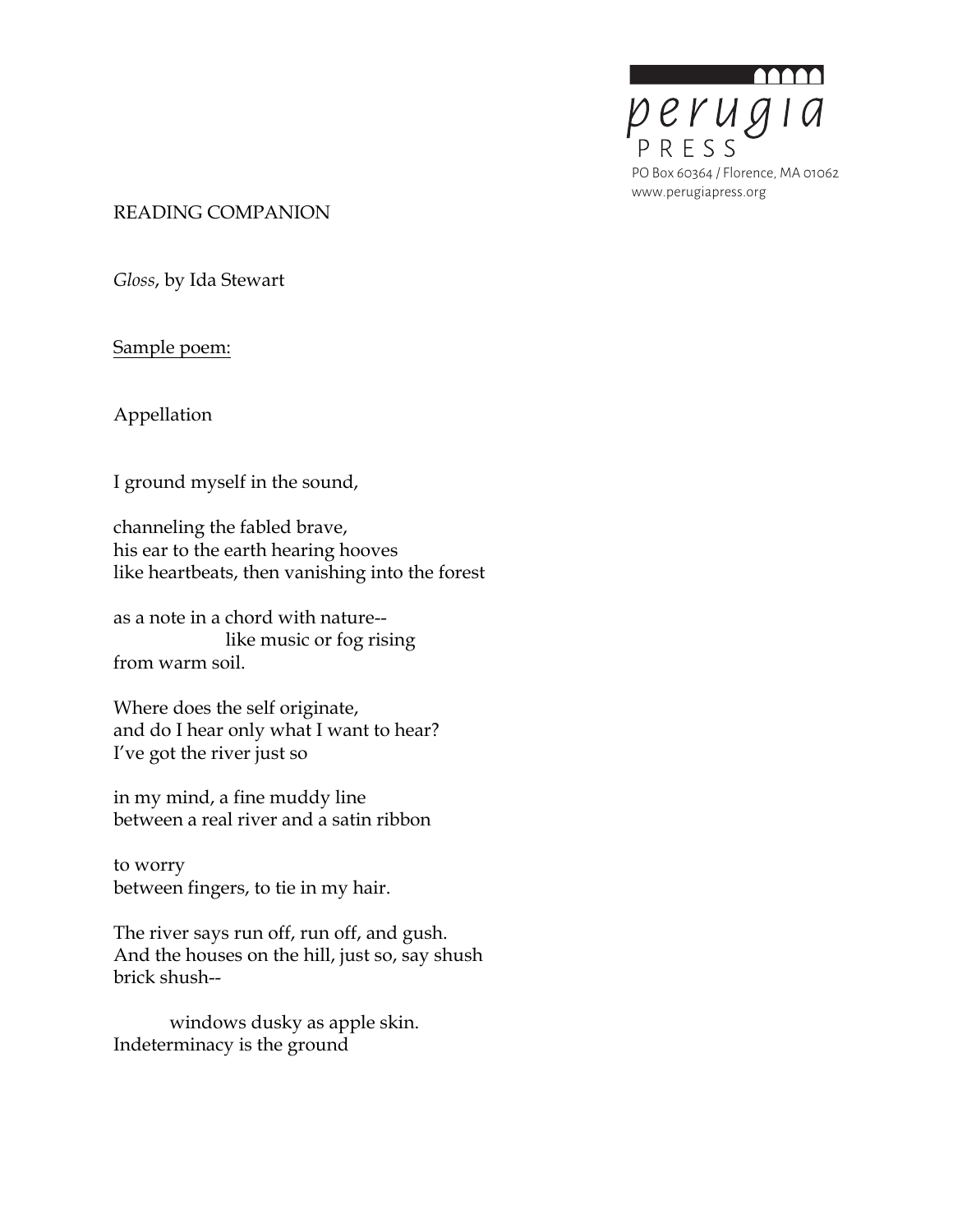I'm hearing, tasting for meaning or echoes or slant-rhymes, for root flavor:

the Appalachian appellation. Redundancies inside redundancies, the land gives the name.

Hear territory in its pronunciation,

the fine wavering line. And I'm still talking sound

surrounding your body before it settles in the *ear* of heart, before the heart translates it into some language like nature, like the steeps steeping.

I've got a ribbon trailing from one hand. I've got the houses on the hillside like apples, like pats on a belly, like accents.

An accent is a sound your body lives in, lives on.

The bird takes a dirt bath and feels more like herself. The river moves in her banks, makes herself a river, makes the earth a gorge.

# Questions to consider:

- 1. How does the mountain as an embodied character or being appear throughout this collection? What is the effect of having the mountaintop itself speak, instead of a human speaking *about* the mountaintop?
- 2. Many of these poems play with language—the sounds of language, meanings, and breakdown of language. Find at least three examples of this type of linguistic play. What effect does such play have on the reader's experience of the poem?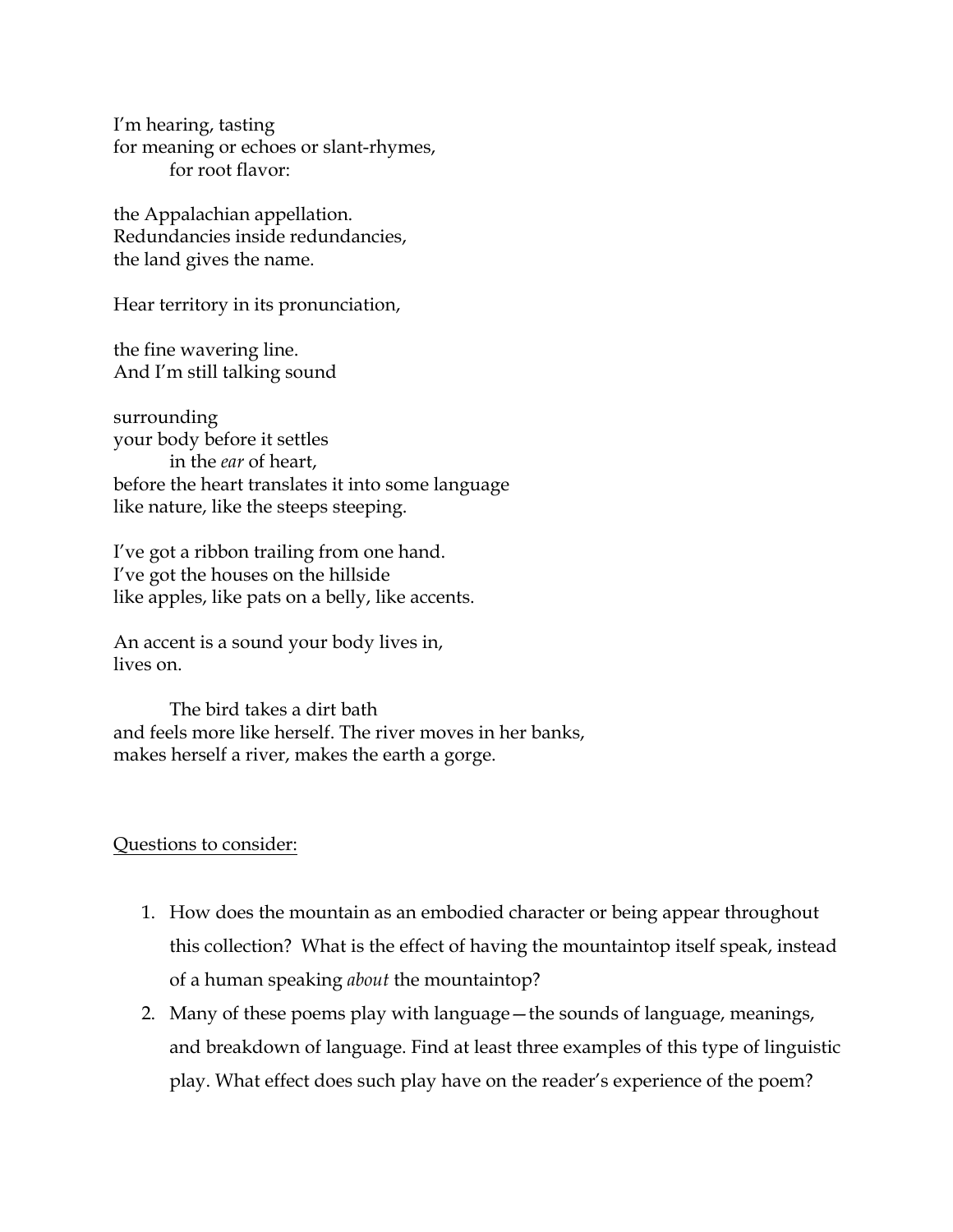- 3. Discuss the title of this collection, the poem "Gloss," and the "Glossary:" poems. What connects them and what is different about them?
- 4. Another way that Stewart plays with language, and complicates language, is through clichés, such as in the poem "The mountaintop refuses his advances." Why do you think Stewart chooses to use clichés?
- 5. How do Stewart's poems explore connection with a particular place? Do these poems present a single perspective of that place? Consider the mountaintop poems and also "Salamander" and "Appellation."
- 6. The sounds and meaning of language are present throughout this collection. How does Stewart use sound to invoke a particular place? Look at "Appellation" and "The mountaintop as is:". Consider the opening line of "Appellation": "I ground myself in the sound."
- 7. How does Stewart explore the relationship of body to place in this collection?
- 8. Stewart begins the poem "Bless Out" with the line "The trouble is finding language that tells the truth." How does this line relate to themes of place, body, and language/vocabulary in this collection?

# Writing prompts:

- 1. Start a poem with the phrase "the \_\_\_\_ are not," just as Stewart begins "Acre" with "The hay bales are not fists."
- 2. Try creating your own glossary poem, breaking apart the meanings of words, as Stewart does in "Glossary: Ex- Words" and "Glossary: Co'd Words."
- 3. Write a poem where you intentionally play with language through the mispronunciation, or slang or colloquial pronunciation, of a word or words, as Stewart does with "heart" and "hear't" in "The mountaintop as Isis, 'She Who Knows How to Make Right Use of the Heart,'".
- 4. Stewart has many poems in this collection from the perspective of the mountaintop. Choose a place you have a strong connection with, and write from the perspective of that place.